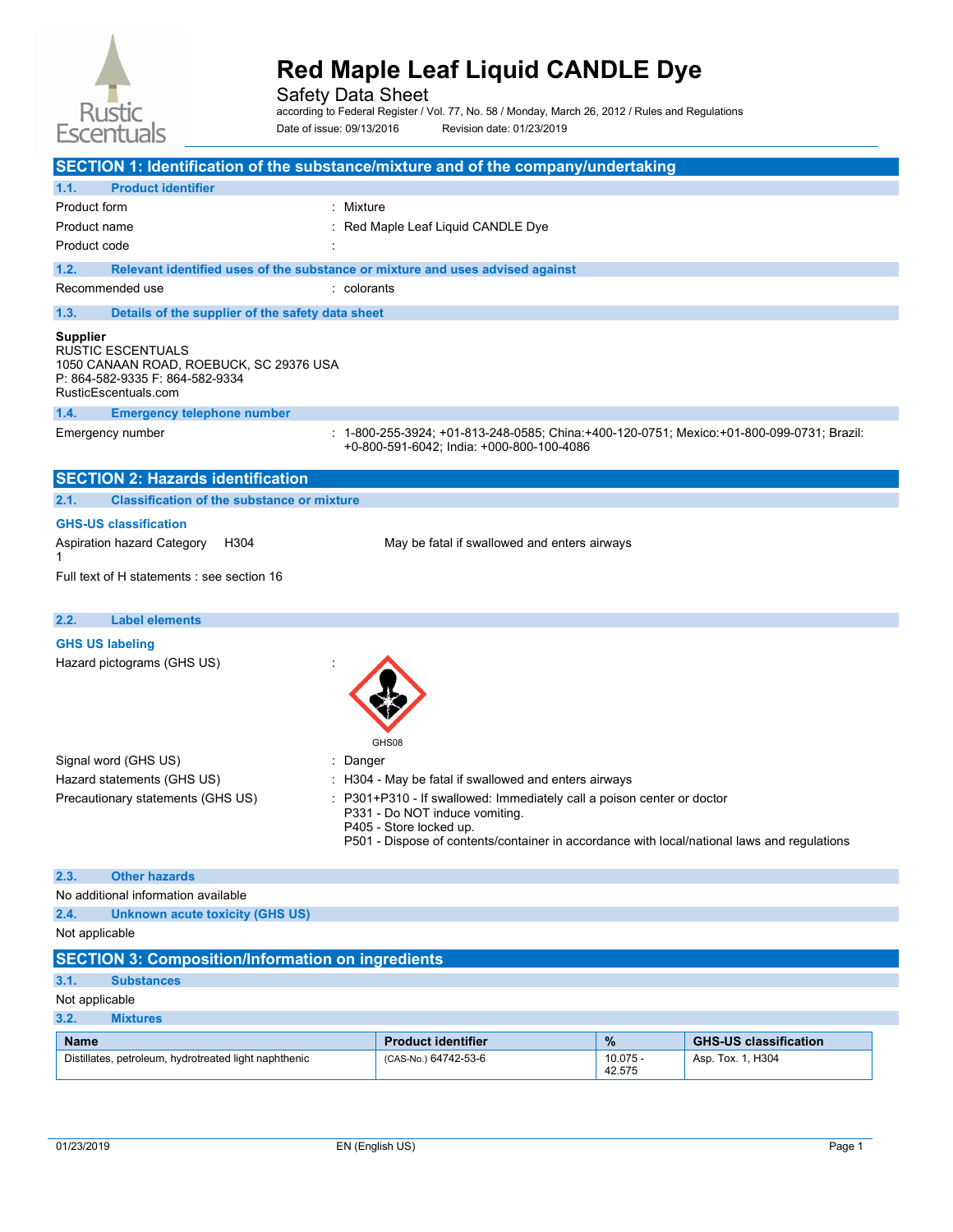## Safety Data Sheet

according to Federal Register / Vol. 77, No. 58 / Monday, March 26, 2012 / Rules and Regulations

## Full text of H-phrases: see section 16

| <b>SECTION 4: First aid measures</b>                                                                    |                                                                                                                                                                                                                                                                                                                          |
|---------------------------------------------------------------------------------------------------------|--------------------------------------------------------------------------------------------------------------------------------------------------------------------------------------------------------------------------------------------------------------------------------------------------------------------------|
| <b>Description of first aid measures</b><br>4.1.                                                        |                                                                                                                                                                                                                                                                                                                          |
| First-aid measures general                                                                              | : Never give anything by mouth to an unconscious person. If you feel unwell, seek medical<br>advice (show the label where possible).                                                                                                                                                                                     |
| First-aid measures after inhalation                                                                     | : Allow victim to breathe fresh air. Allow the victim to rest.                                                                                                                                                                                                                                                           |
| First-aid measures after skin contact                                                                   | Remove affected clothing and wash all exposed skin area with mild soap and water, followed<br>by warm water rinse. If skin irritation or rash occurs: Get medical advice/attention. Specific<br>treatment (see Get medical advice/attention. on this label). If skin irritation occurs: Get medical<br>advice/attention. |
| First-aid measures after eye contact                                                                    | Rinse immediately with plenty of water. Obtain medical attention if pain, blinking or redness<br>persists.                                                                                                                                                                                                               |
| First-aid measures after ingestion                                                                      | : Immediately call a poison center or doctor/physician. Rinse mouth. Do NOT induce vomiting.<br>Obtain emergency medical attention.                                                                                                                                                                                      |
| 4.2.<br>Most important symptoms and effects, both acute and delayed                                     |                                                                                                                                                                                                                                                                                                                          |
| Potential Adverse human health effects and<br>symptoms                                                  | : Based on available data, the classification criteria are not met.                                                                                                                                                                                                                                                      |
| Symptoms/effects                                                                                        | : Not expected to present a significant hazard under anticipated conditions of normal use.                                                                                                                                                                                                                               |
| Symptoms/effects after ingestion                                                                        | : May be fatal if swallowed and enters airways.                                                                                                                                                                                                                                                                          |
| 4.3.<br>Indication of any immediate medical attention and special treatment needed                      |                                                                                                                                                                                                                                                                                                                          |
| No additional information available                                                                     |                                                                                                                                                                                                                                                                                                                          |
| <b>SECTION 5: Firefighting measures</b>                                                                 |                                                                                                                                                                                                                                                                                                                          |
| <b>Extinguishing media</b><br>5.1.                                                                      |                                                                                                                                                                                                                                                                                                                          |
| Suitable extinguishing media                                                                            | : Foam. Dry powder. Carbon dioxide. Water spray. Sand.                                                                                                                                                                                                                                                                   |
| Unsuitable extinguishing media                                                                          | : Do not use a heavy water stream.                                                                                                                                                                                                                                                                                       |
| 5.2.<br>Special hazards arising from the substance or mixture                                           |                                                                                                                                                                                                                                                                                                                          |
| No additional information available                                                                     |                                                                                                                                                                                                                                                                                                                          |
|                                                                                                         |                                                                                                                                                                                                                                                                                                                          |
| 5.3.<br><b>Advice for firefighters</b>                                                                  |                                                                                                                                                                                                                                                                                                                          |
| Firefighting instructions                                                                               | : Use water spray or fog for cooling exposed containers. Exercise caution when fighting any<br>chemical fire. Prevent fire-fighting water from entering environment.                                                                                                                                                     |
| Protection during firefighting                                                                          | : Do not enter fire area without proper protective equipment, including respiratory protection.                                                                                                                                                                                                                          |
| <b>SECTION 6: Accidental release measures</b>                                                           |                                                                                                                                                                                                                                                                                                                          |
| 6.1.<br>Personal precautions, protective equipment and emergency procedures                             |                                                                                                                                                                                                                                                                                                                          |
| 6.1.1.<br>For non-emergency personnel                                                                   |                                                                                                                                                                                                                                                                                                                          |
| <b>Emergency procedures</b>                                                                             | : Evacuate unnecessary personnel.                                                                                                                                                                                                                                                                                        |
|                                                                                                         |                                                                                                                                                                                                                                                                                                                          |
| 6.1.2.<br>For emergency responders                                                                      |                                                                                                                                                                                                                                                                                                                          |
| Protective equipment                                                                                    | : Equip cleanup crew with proper protection.                                                                                                                                                                                                                                                                             |
| <b>Emergency procedures</b>                                                                             | : Ventilate area.                                                                                                                                                                                                                                                                                                        |
| 6.2.<br><b>Environmental precautions</b>                                                                |                                                                                                                                                                                                                                                                                                                          |
| Prevent entry to sewers and public waters. Notify authorities if liquid enters sewers or public waters. |                                                                                                                                                                                                                                                                                                                          |
| 6.3.<br>Methods and material for containment and cleaning up                                            |                                                                                                                                                                                                                                                                                                                          |
| Methods for cleaning up                                                                                 | : Soak up spills with inert solids, such as clay or diatomaceous earth as soon as possible. Collect<br>spillage. Store away from other materials.                                                                                                                                                                        |
| 6.4.<br><b>Reference to other sections</b>                                                              |                                                                                                                                                                                                                                                                                                                          |
| See Heading 8. Exposure controls and personal protection.                                               |                                                                                                                                                                                                                                                                                                                          |
| <b>SECTION 7: Handling and storage</b>                                                                  |                                                                                                                                                                                                                                                                                                                          |
| <b>Precautions for safe handling</b><br>7.1.                                                            |                                                                                                                                                                                                                                                                                                                          |
| Precautions for safe handling                                                                           | : Wash hands and other exposed areas with mild soap and water before eating, drinking or<br>smoking and when leaving work. Provide good ventilation in process area to prevent formation<br>of vapor.                                                                                                                    |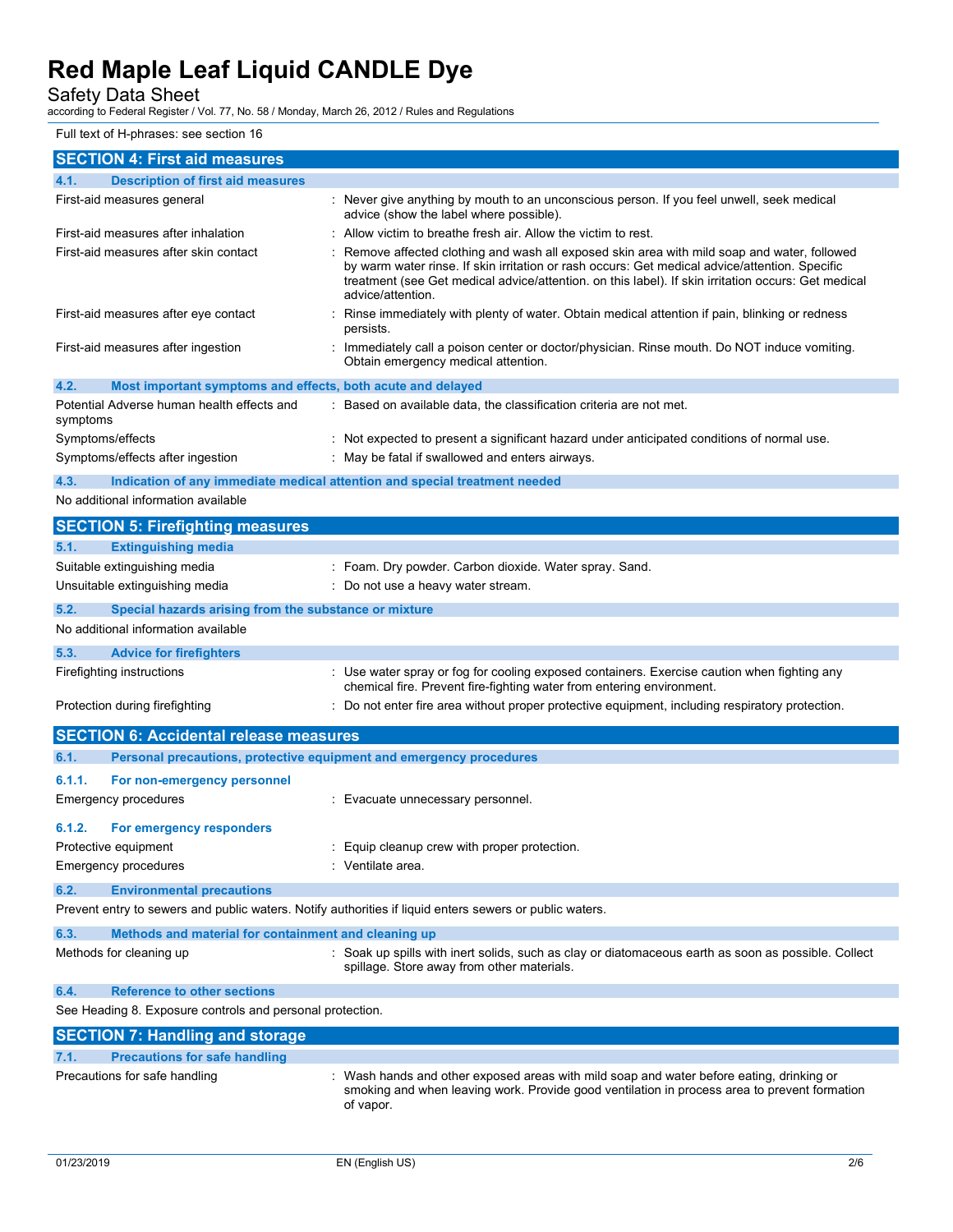Safety Data Sheet

according to Federal Register / Vol. 77, No. 58 / Monday, March 26, 2012 / Rules and Regulations

| 7.2.         | Conditions for safe storage, including any incompatibilities |                                                                                                                                                                                                                                                      |
|--------------|--------------------------------------------------------------|------------------------------------------------------------------------------------------------------------------------------------------------------------------------------------------------------------------------------------------------------|
|              | Storage conditions                                           | $\therefore$ Keep only in the original container in a cool, well ventilated place away from $\therefore$ Keep away from<br>heat, hot surfaces, sparks, open flames and other ignition sources. No smoking. Keep<br>container closed when not in use. |
|              | Incompatible products                                        | : Strong bases. Strong acids.                                                                                                                                                                                                                        |
|              | Incompatible materials                                       | : Sources of ignition. Direct sunlight.                                                                                                                                                                                                              |
|              | Storage temperature                                          | : 25 °C                                                                                                                                                                                                                                              |
| Storage area |                                                              | : Store in a well-ventilated place. Store away from heat.                                                                                                                                                                                            |
|              | Special rules on packaging                                   | : Store in a closed container.                                                                                                                                                                                                                       |
|              | Packaging materials                                          | : Do not store in corrodable metal.                                                                                                                                                                                                                  |
| 7.3.         | Specific end use(s)                                          |                                                                                                                                                                                                                                                      |

No additional information available

|      | <b>SECTION 8: Exposure controls/personal protection</b> |
|------|---------------------------------------------------------|
| 8.1. | <b>Control parameters</b>                               |

No additional information available

| 8.2.<br><b>Exposure controls</b> |                                                       |
|----------------------------------|-------------------------------------------------------|
| Personal protective equipment    | : Avoid all unnecessary exposure.                     |
|                                  |                                                       |
| Hand protection                  | : Wear protective gloves.                             |
| Eye protection                   | : Chemical goggles or safety glasses.                 |
| Respiratory protection           | : Wear respiratory protection. Wear appropriate mask. |
| Other information                | : Do not eat, drink or smoke during use.              |

### **SECTION 9: Physical and chemical properties**

| 9.1.<br>Information on basic physical and chemical properties |                     |
|---------------------------------------------------------------|---------------------|
| Physical state                                                | : Liquid            |
| Color                                                         | : red               |
| Odor                                                          | : aromatic          |
| Odor threshold                                                | : No data available |
| pH                                                            | : No data available |
| Relative evaporation rate (butyl acetate=1)                   | : No data available |
| Melting point                                                 | : No data available |
| Freezing point                                                | : No data available |
| Boiling point                                                 | No data available   |
| Flash point                                                   | : > 94 $^{\circ}$ C |
| Auto-ignition temperature                                     | No data available   |
| Decomposition temperature                                     | : No data available |
| Flammability (solid, gas)                                     | : No data available |
| Vapor pressure                                                | : No data available |
| Relative vapor density at 20 °C                               | : No data available |
| Relative density                                              | : No data available |
| Solubility                                                    |                     |
| Log Pow                                                       | No data available   |
| Log Kow                                                       | : No data available |
| Viscosity, kinematic                                          | : No data available |
| Viscosity, dynamic                                            | : No data available |
| <b>Explosive properties</b>                                   | : No data available |
| Oxidizing properties                                          | : No data available |
| <b>Explosion limits</b>                                       | : No data available |

**9.2. Other information**

No additional information available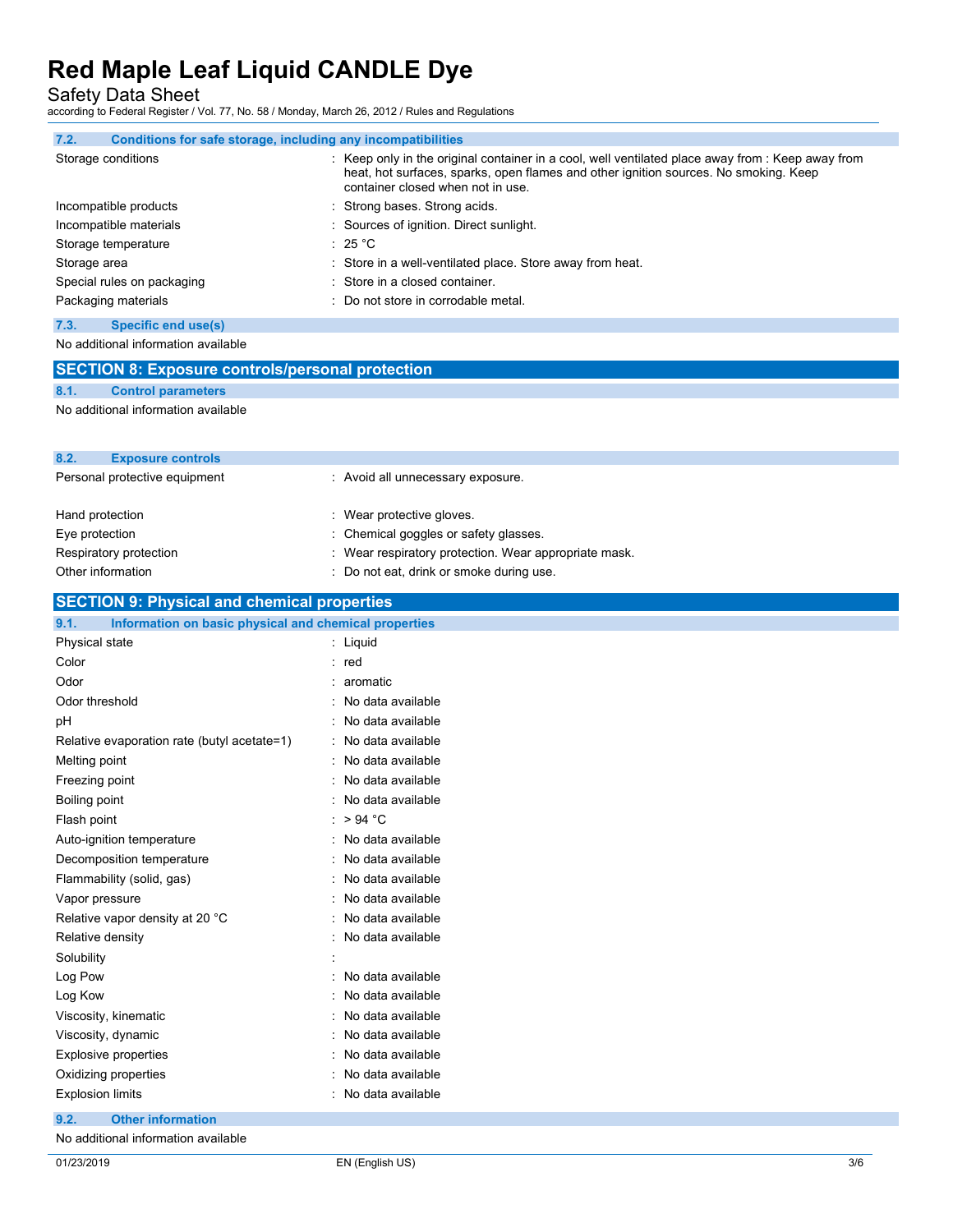## Safety Data Sheet

according to Federal Register / Vol. 77, No. 58 / Monday, March 26, 2012 / Rules and Regulations

| <b>SECTION 10: Stability and reactivity</b>                                   |                                                                     |
|-------------------------------------------------------------------------------|---------------------------------------------------------------------|
| 10.1.<br><b>Reactivity</b>                                                    |                                                                     |
| No additional information available                                           |                                                                     |
| 10.2.<br><b>Chemical stability</b>                                            |                                                                     |
| Not established.                                                              |                                                                     |
| 10.3.<br><b>Possibility of hazardous reactions</b>                            |                                                                     |
| Not established.                                                              |                                                                     |
| 10.4.<br><b>Conditions to avoid</b>                                           |                                                                     |
| Direct sunlight. Extremely high or low temperatures.                          |                                                                     |
|                                                                               |                                                                     |
| 10.5.<br><b>Incompatible materials</b><br>Strong acids. Strong bases.         |                                                                     |
|                                                                               |                                                                     |
| 10.6.<br><b>Hazardous decomposition products</b>                              |                                                                     |
| fume. Carbon monoxide. Carbon dioxide.                                        |                                                                     |
| <b>SECTION 11: Toxicological information</b>                                  |                                                                     |
| 11.1.<br>Information on toxicological effects                                 |                                                                     |
|                                                                               |                                                                     |
| Acute toxicity                                                                | : Not classified                                                    |
| Red Maple Leaf Liquid CANDLE Dye                                              |                                                                     |
| Skin corrosion/irritation                                                     | : Not classified                                                    |
| Serious eye damage/irritation                                                 | Not classified                                                      |
| Respiratory or skin sensitization                                             | Not classified                                                      |
| Germ cell mutagenicity<br>Carcinogenicity                                     | Not classified<br>Not classified                                    |
|                                                                               |                                                                     |
| Red Maple Leaf Liquid CANDLE Dye<br>Reproductive toxicity                     | : Not classified                                                    |
| Specific target organ toxicity - single exposure                              | : Not classified                                                    |
|                                                                               |                                                                     |
| Red Maple Leaf Liquid CANDLE Dye<br>Specific target organ toxicity - repeated | : Not classified                                                    |
| exposure                                                                      |                                                                     |
| Aspiration hazard                                                             | : May be fatal if swallowed and enters airways.                     |
| Potential Adverse human health effects and                                    | : Based on available data, the classification criteria are not met. |
| symptoms                                                                      |                                                                     |
| Symptoms/effects after ingestion                                              | : May be fatal if swallowed and enters airways.                     |
| <b>SECTION 12: Ecological information</b>                                     |                                                                     |
| 12.1.<br><b>Toxicity</b>                                                      |                                                                     |
| No additional information available                                           |                                                                     |
| 12.2.<br><b>Persistence and degradability</b>                                 |                                                                     |
| Red Maple Leaf Liquid CANDLE Dye                                              |                                                                     |
| Persistence and degradability                                                 | Not established.                                                    |
| 12.3.<br><b>Bioaccumulative potential</b>                                     |                                                                     |
| Red Maple Leaf Liquid CANDLE Dye                                              |                                                                     |
| Bioaccumulative potential                                                     | Not established.                                                    |
| <b>Mobility in soil</b><br>12.4.                                              |                                                                     |
| No additional information available                                           |                                                                     |
|                                                                               |                                                                     |
| 12.5.<br><b>Other adverse effects</b>                                         | : No additional information available                               |
| Effect on the ozone layer                                                     |                                                                     |
| Other information                                                             | : Avoid release to the environment.                                 |
|                                                                               |                                                                     |
|                                                                               |                                                                     |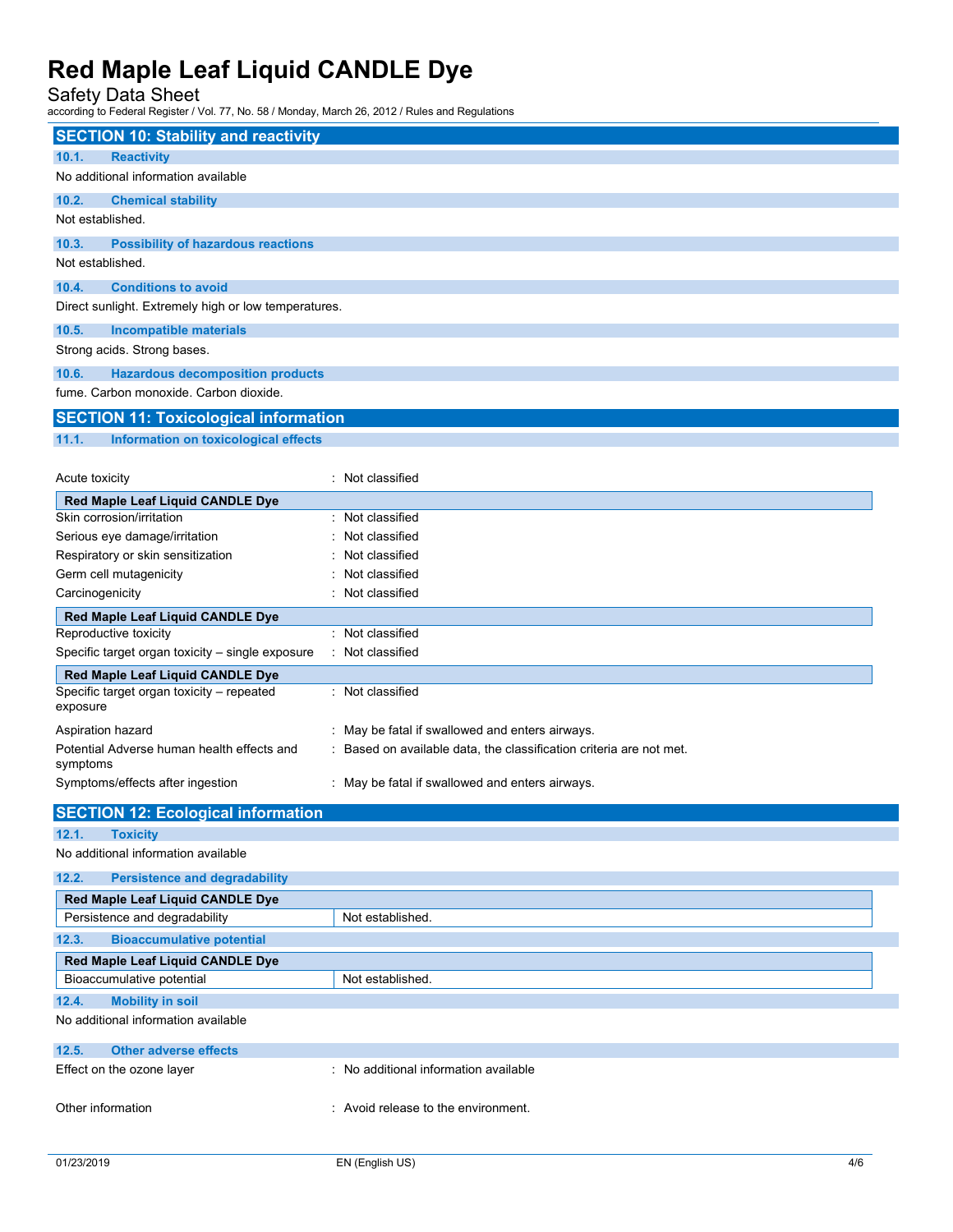### Safety Data Sheet

according to Federal Register / Vol. 77, No. 58 / Monday, March 26, 2012 / Rules and Regulations

| <b>SECTION 13: Disposal considerations</b> |                                                                                                                                                                    |
|--------------------------------------------|--------------------------------------------------------------------------------------------------------------------------------------------------------------------|
| <b>Waste treatment methods</b><br>13.1.    |                                                                                                                                                                    |
| Product/Packaging disposal recommendations | : Dispose of contents/container in accordance with local/national laws and regulations. Dispose<br>in a safe manner in accordance with local/national regulations. |
| Ecology - waste materials                  | : Hazardous waste due to toxicity. Avoid release to the environment.                                                                                               |
| <b>SECTION 14: Transport information</b>   |                                                                                                                                                                    |
| In accordance with DOT                     |                                                                                                                                                                    |
| Not regulated for transport                |                                                                                                                                                                    |
| <b>Additional information</b>              |                                                                                                                                                                    |
| Other information                          | : No supplementary information available.                                                                                                                          |
|                                            |                                                                                                                                                                    |
| <b>ADR</b>                                 |                                                                                                                                                                    |
| No additional information available        |                                                                                                                                                                    |

**Transport by sea**

No additional information available

#### **Air transport**

No additional information available

#### **SECTION 15: Regulatory information**

#### **15.1. US Federal regulations**

All components of this product are listed, or excluded from listing, on the United States Environmental Protection Agency Toxic Substances Control Act (TSCA) inventory.

#### **15.2. International regulations**

#### **CANADA**

#### **Distillates, petroleum, hydrotreated light naphthenic (64742-53-6)**

Listed on the Canadian DSL (Domestic Substances List)

#### **EU-Regulations**

#### **Distillates, petroleum, hydrotreated light naphthenic (64742-53-6)**

Listed on the EEC inventory EINECS (European Inventory of Existing Commercial Chemical Substances)

**Classification according to Regulation (EC) No. 1272/2008 [CLP]** Not determined

#### **Classification according to Directive 67/548/EEC [DSD] or 1999/45/EC [DPD]**

#### **15.2.2. National regulations**

#### **Distillates, petroleum, hydrotreated light naphthenic (64742-53-6)**

Listed on the AICS (Australian Inventory of Chemical Substances)

Listed on IECSC (Inventory of Existing Chemical Substances Produced or Imported in China)

Listed on the Korean ECL (Existing Chemicals List)

Listed on NZIoC (New Zealand Inventory of Chemicals)

Listed on PICCS (Philippines Inventory of Chemicals and Chemical Substances)

Listed on the TCSI (Taiwan Chemical Substance Inventory)

#### **15.3. US State regulations**

California Proposition 65 - This product does not contain any substances known to the state of California to cause cancer, developmental and/or reproductive harm

### **Distillates, petroleum, hydrotreated light naphthenic (64742-53-6)**

U.S. - Massachusetts - Right To Know List

## **SECTION 16: Other information**

Other information in the set of the set of the set of the set of the set of the set of the set of the set of the set of the set of the set of the set of the set of the set of the set of the set of the set of the set of the